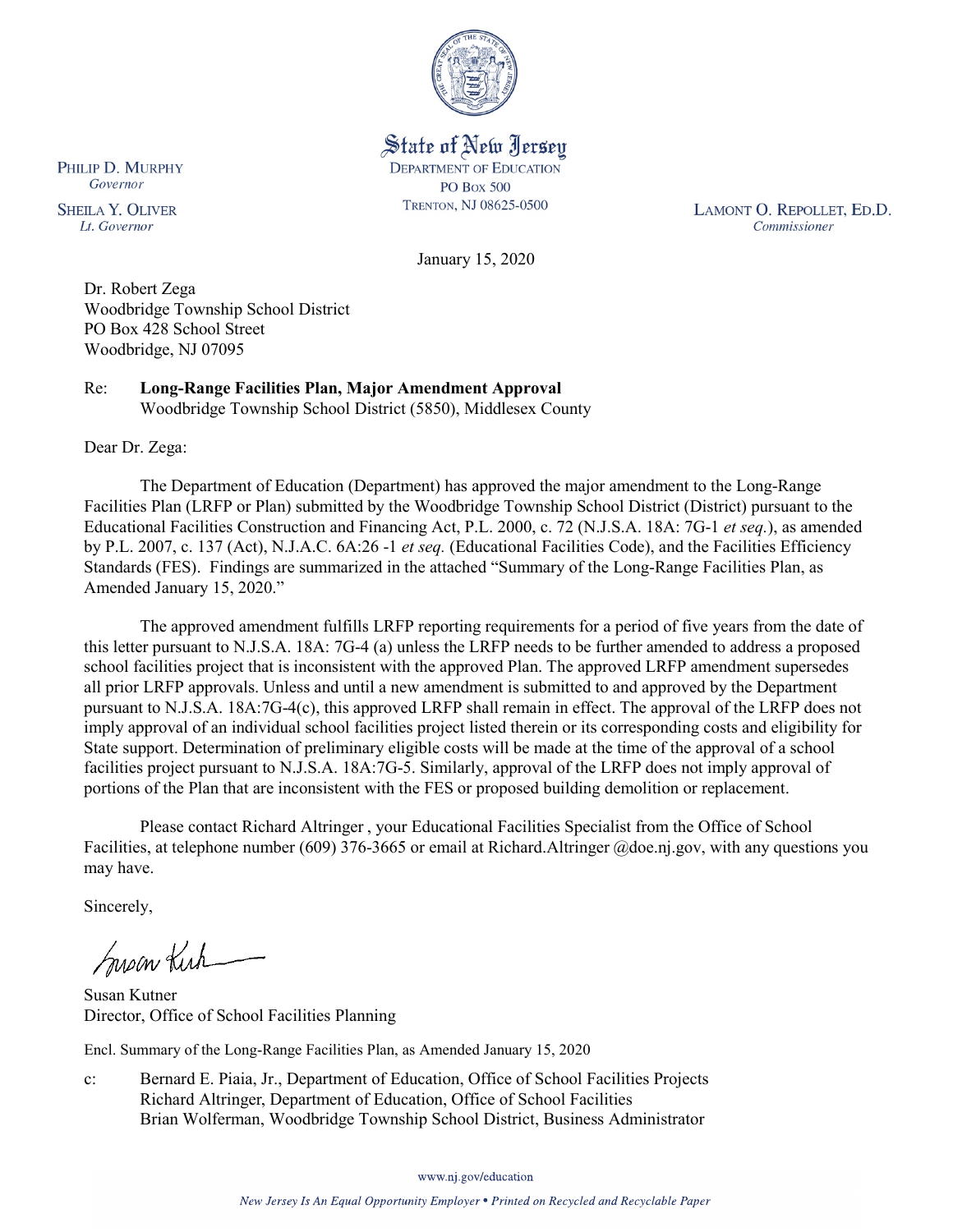# **Woodbridge Township School District (5850) Summary of the Long-Range Facilities Plan, as Amended January 15, 2020**

The Department of Education (Department) has completed its review of the major amendment to the Long-Range Facilities Plan (LRFP or Plan) submitted by the Woodbridge Township School District (District) pursuant to the Educational Facilities Construction and Financing Act, P.L. 2000, c. 72 (N.J.S.A. 18A: 7G-1 *et seq.*), as amended by P.L. 2007, c. 137 (Act), N.J.A.C. 6A:26-1 et seq. (Educational Facilities Code), and the Facilities Efficiency Standards (FES).

The following provides a summary of the District's approved amended LRFP. The summary is based on the standards set forth in the Act, the Educational Facilities Code, the FES, District-reported information in the Department's LRFP reporting system, and supporting documentation. The referenced reports in *italic* text are standard reports available on the Department's LRFP website.

### **1. Inventory Overview**

The District is classified as a Regular Operating District (ROD) for funding purposes. It provides services for students in grades PK-12.

The District identified existing and proposed schools, sites, buildings, rooms, and site amenities in its LRFP. Table 1 lists the number of existing and proposed district schools, sites, and buildings. Detailed information can be found in the *School Asset Inventory Report* and the *Site Asset Inventory Report.*

**As directed by the Department, school facilities projects that have received initial approval by the Department and have been approved by the voters, if applicable, are represented as "existing" in the LRFP.** Approved projects that include new construction and/or the reconfiguration/reassignment of existing program space are as follows: n/a.

|                                              | <b>Existing</b> | <b>Proposed</b> |
|----------------------------------------------|-----------------|-----------------|
| Number of Schools (assigned DOE school code) | 25              | 25              |
| Number of School Buildings <sup>1</sup>      | 25              | 25              |
| Number of Non-School Buildings <sup>2</sup>  |                 |                 |
| Number of Vacant Buildings                   |                 |                 |
| Number of Sites                              | 28              | 26              |

#### **Table 1: Number of Schools, School Buildings, and Sites**

*1 Includes district-owned buildings and long-term leases serving students in district-operated programs 2 Includes occupied district-owned buildings not associated with a school, such as administrative or utility buildings*

Based on the existing facilities inventory submitted by the District:

- Schools using leased buildings (short or long-term): Port Reading (275) Media Center
- Schools using temporary classroom units (TCUs), excluding TCUs supporting construction: n/a
- Vacant/unassigned school buildings: n/a (Existing Avenel Street proposed to be taken offline.)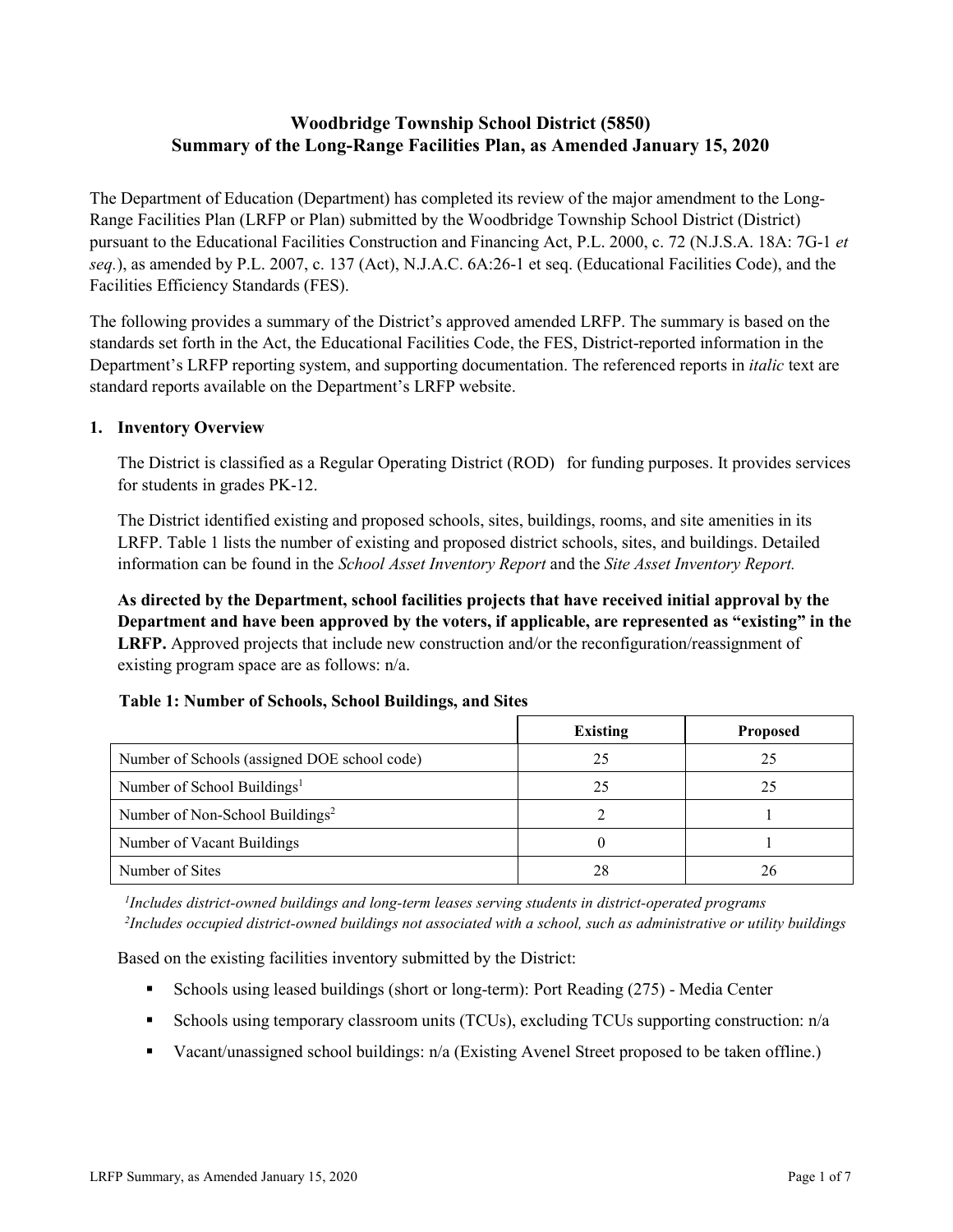**FINDINGS** The Department has determined that the proposed inventory is adequate for approval of the District's LRFP amendment. However, the LRFP determination does not imply approval of an individual school facilities project listed within the LRFP; the District must submit individual project applications for project approval.

# **2. District Enrollments**

The District determined the number of students, or "proposed enrollments," to be accommodated for LRFP planning purposes on a district-wide basis and in each school.

The Department minimally requires the submission of a standard cohort-survival projection using historic enrollment data from the Application for School State Aid (ASSA) or NJ Smart. The cohort-survival method projection method forecasts future students based upon the survival of the existing student population as it moves from grade to grade. A survival ratio of less than 1.00 indicates a loss of students, while a survival ratio of more than 1.00 indicates the class size is increasing. For example, if a survival ratio tracking first to second grade is computed to be 1.05, the grade size is increasing by 5% from one year to the next. The cohort-survival projection methodology works well for communities with stable demographic conditions. Atypical events impacting housing or enrollments, such as an economic downturn that halts new housing construction or the opening of a charter or private school, typically makes a cohort-survival projection less reliable.

#### **Proposed enrollments are based on a standard cohort-survival enrollment projection.**

Adequate supporting documentation was submitted to the Department to justify the proposed enrollments. Table 2 provides a comparison of existing and projected enrollments. All totals include special education students.

|                              | <b>Existing Enrollments</b> | <b>District Proposed Enrollments</b> |
|------------------------------|-----------------------------|--------------------------------------|
| <b>Grades</b>                | 2018-19                     | 2021-22                              |
| PK (excl. private providers) | 238                         | 218                                  |
| Grades K-5                   | 6.227                       | 6,273                                |
| Grades 6-8                   | 3,125                       | 3,050                                |
| Grades 9-12                  | 4,153                       | 4,222                                |
| <b>Totals</b>                | 13,743                      | 13,763                               |

#### **Table 2: Enrollments**

**FINDINGS** The Department has determined the District's proposed enrollments to be acceptable for approval of the District's LRFP amendment. The Department will require a current enrollment projection at the time an application for a school facilities project is submitted incorporating the District's most recent enrollments in order to verify that the LRFP's planned capacity is appropriate for the updated enrollments.

#### **3. District Practices Capacity**

Based on information provided in the room inventories, *District Practices Capacity* was calculated for each school building to determine whether adequate capacity is proposed for the projected enrollments based on district scheduling and class size practices. The capacity totals assume instructional buildings can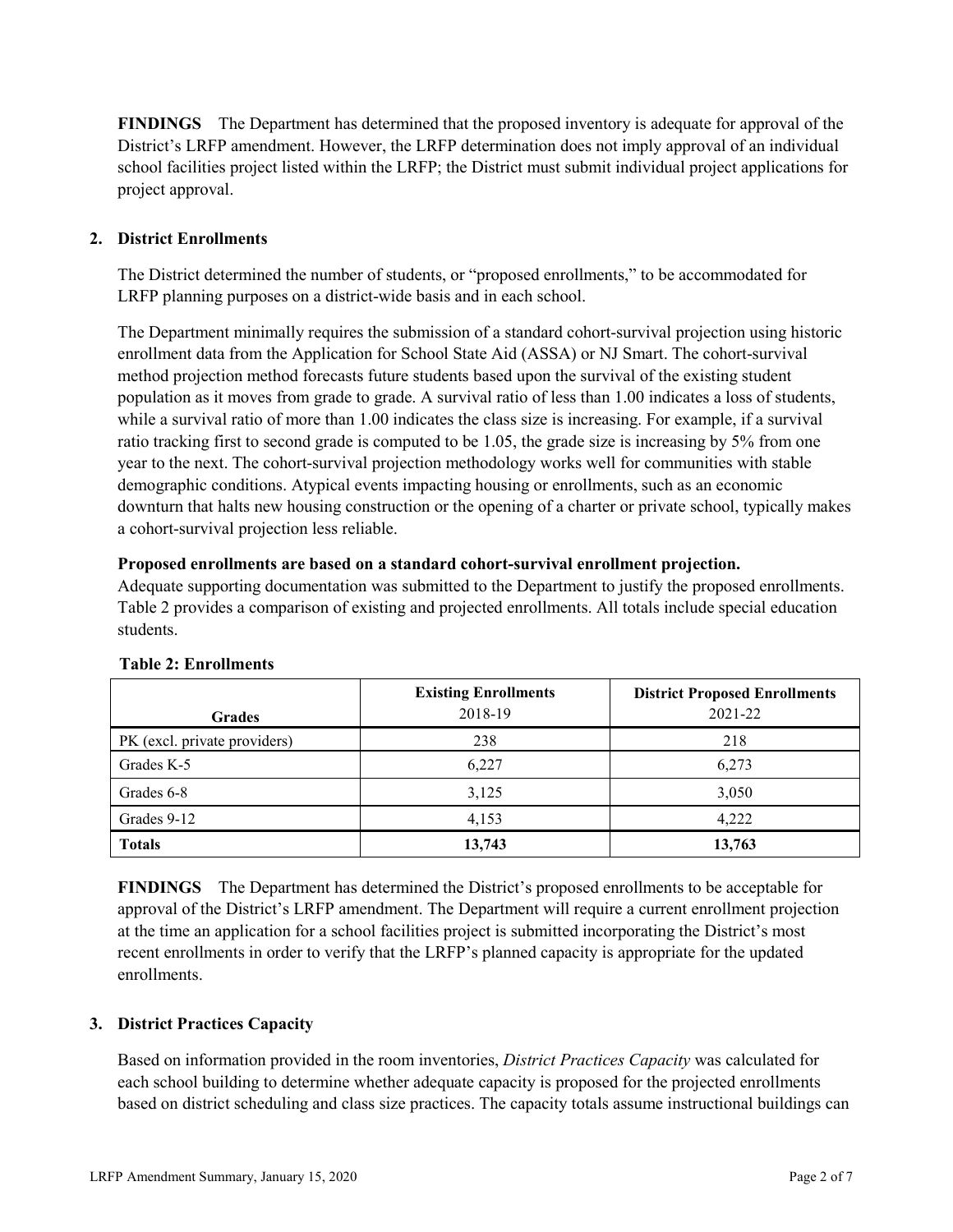be fully utilized regardless of school sending areas, transportation, and other operational issues. The calculations only consider district-owned buildings and long-term leases; short term leases and temporary buildings are excluded. A capacity utilization factor of 90% for classrooms serving grades K-8 and 85% for classrooms serving grades 9-12 is applied in accordance with the FES. No capacity utilization factor is applied to preschool classrooms.

In certain cases, districts may achieve adequate District Practices Capacity to accommodate enrollments but provide inadequate square feet per student in accordance with the FES, resulting in educational adequacy issues and "Unhoused Students." Unhoused students are considered in the "Functional Capacity" calculations used to determine potential State support for school facilities projects and are analyzed in Section 4.

Table 3 provides a summary of proposed enrollments and existing and proposed District-wide capacities. Detailed information can be found in the LRFP website reports titled *FES and District Practices Capacity Report, Existing Rooms Inventory Report, and Proposed Rooms Inventory Report.*

| <b>Grades</b>          | <b>Proposed</b><br><b>Enrollments</b> | <b>Existing</b><br><b>District</b><br><b>Practices</b><br>Capacity | <b>Existing</b><br>Deviation* | <b>Proposed</b><br><b>District</b><br><b>Practices</b><br>Capacity | <b>Proposed</b><br>Deviation* |
|------------------------|---------------------------------------|--------------------------------------------------------------------|-------------------------------|--------------------------------------------------------------------|-------------------------------|
| Elementary (PK-5)      | 6,491                                 | 6,192.55                                                           | $-298.45$                     | 6,658.15                                                           | 165.15                        |
| Middle $(6-8)$         | 3,050                                 | 3,148.75                                                           | 98.75                         | 3,148.75                                                           | 98.75                         |
| High $(9-12)$          | 4,222                                 | 3,954.20                                                           | $-267.80$                     | 4,063.00                                                           | $-159.00$                     |
| <b>District Totals</b> | 13,763                                | 13,295.50                                                          | $-467.50$                     | 13,869.90                                                          | 106.90                        |

**Table 3: District Practices Capacity Analysis**

*\* Positive numbers signify surplus capacity; negative numbers signify inadequate capacity. Negative values for District Practices capacity are acceptable for approval if proposed enrollments do not exceed 100% capacity utilization.*

Considerations:

- **Based on the proposed enrollments and existing room inventories, the District is projected to have** inadequate capacity for the following grade groups, assuming all school buildings can be fully utilized: n/a (High school capacity includes a 85% capacity utilization factor.)
- Adequate justification has been provided by the District if the proposed capacity for a school significantly deviates from the proposed enrollments. Generally, surplus capacity is acceptable for LRFP approval if additional capacity is not proposed through new construction.

**FINDINGS**The Department has determined that proposed District capacity, in accordance with the proposed enrollments, is adequate for approval of the District's LRFP amendment. The Department will require a current enrollment projection at the time an application for a school facilities project is submitted, incorporating the District's most recent Fall Enrollment Report, in order to verify that the LRFP's planned capacity meets the District's updated enrollments.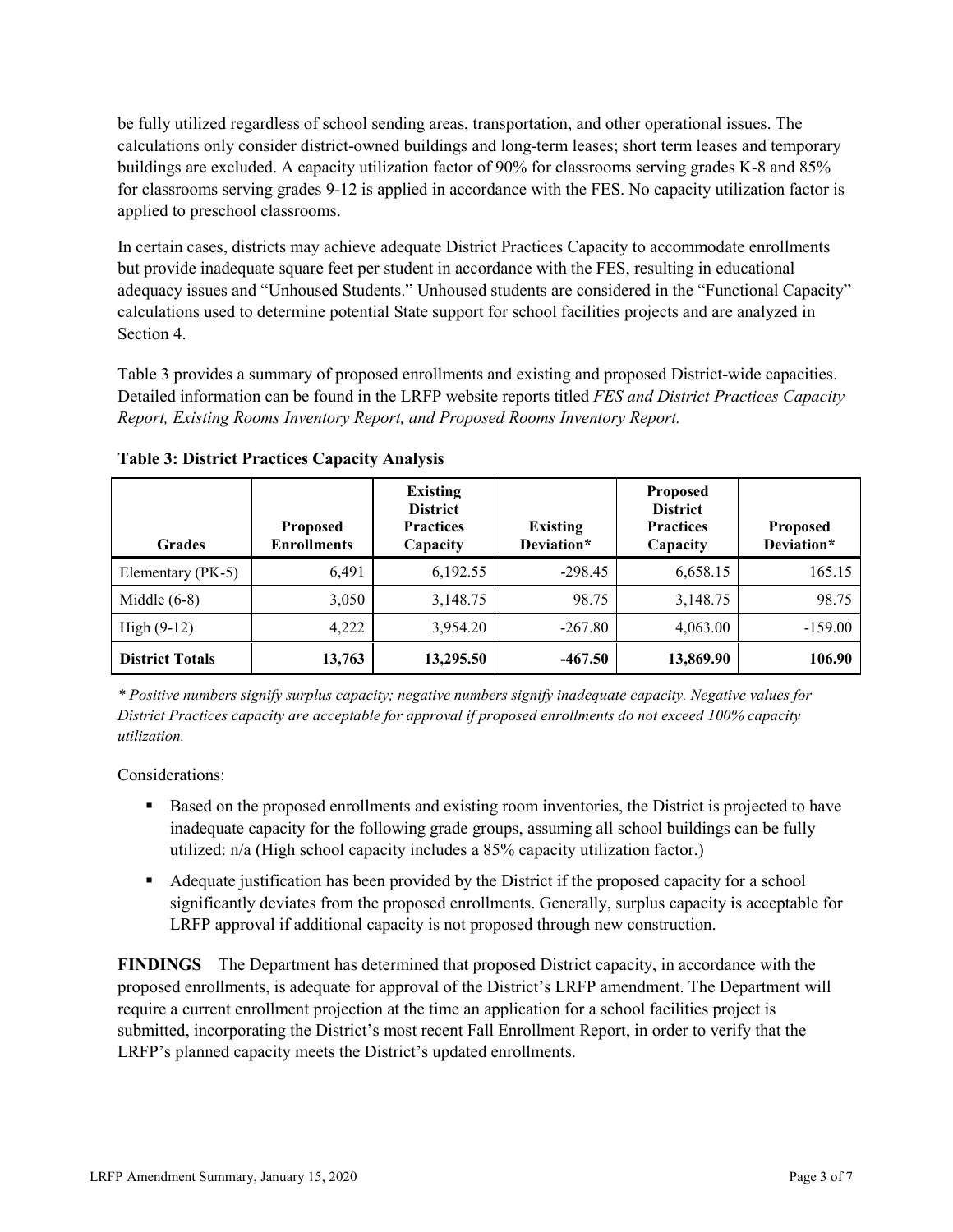### **4. New Construction Funding Eligibility**

*Functional Capacity* was calculated and compared to the proposed enrollments to provide a preliminary estimate of Unhoused Students and new construction funding eligibility.

*Functional Capacity* is the adjusted gross square footage of a school building *(total gross square feet minus excluded space)* divided by the minimum area allowance per full-time equivalent student for the grade level contained therein. *Unhoused Students* is the number of students projected to be enrolled in the District that exceeds the Functional Capacity of the District's schools pursuant to N.J.A.C. 6A:26-2.2(c). *Excluded Square Feet* includes (1) square footage exceeding the FES for any pre-kindergarten, kindergarten, general education, or self-contained special education classroom; (2) grossing factor square footage *(corridors, stairs, mechanical rooms, etc.)* that exceeds the FES allowance, and (3) square feet proposed to be demolished or discontinued from use. Excluded square feet may be revised during the review process for individual school facilities projects.

Table 4 provides a preliminary assessment of the Functional Capacity, Unhoused Students, and Estimated Maximum Approved Area for Unhoused Students for each FES grade group. The calculations exclude temporary facilities and short-term leased buildings. School buildings proposed for whole or partial demolition or reassignment to a non-school use are excluded from the calculations pending project application review. If a building is proposed to be reassigned to a different school, the square footage is applied to the proposed grades after reassignment. Buildings that are not assigned to a school are excluded from the calculations. In addition, only preschool students eligible for state funding (former ECPA students) are included. Detailed information concerning the calculations can be found in the *Functional Capacity and Unhoused Students Report* and the *Excluded Square Footage Report.*

|                                                | $PK/K-5$   | $6 - 8$  | $9 - 12$   | <b>Total</b> |
|------------------------------------------------|------------|----------|------------|--------------|
| PK Eligible Students/K-12 Proposed Enrollments | 6,491      | 3,050    | 4,222      |              |
| FES Area Allowance (SF/student)                | 125.00     | 134.00   | 151.00     |              |
| <b>Prior to Completion of Proposed Work:</b>   |            |          |            |              |
| <b>Existing Gross Square Feet</b>              | 656,907    | 531,800  | 556,789    | 1,745,496    |
| Adjusted Gross Square Feet                     | 600,968    | 484,665  | 481,418    | 1,567,051    |
| <b>Adjusted Functional Capacity</b>            | 4,807.74   | 3,616.90 | 3,188.20   |              |
| <b>Unhoused Students</b>                       | 1,683.26   | 0.00     | 1,033.80   |              |
| Est. Max. Area for Unhoused Students           | 210,407.01 | 0.00     | 156,104.00 |              |
| <b>After Completion of Proposed Work:</b>      |            |          |            |              |
| Gross Square Feet                              | 909,582    | 537,528  | 565,833    | 2,012,943    |
| New Gross Square Feet                          | 252,675    | 5,728    | 5,544      | 263,947      |
| Adjusted Gross Square Feet                     | 853,643    | 490,393  | 486,962    | 1,830,998    |
| Functional Capacity                            | 6,829.14   | 3,659.65 | 3,224.91   |              |
| Unhoused Students after Construction           | 0.00       | 0.00     | 997.09     |              |
| Est. Max. Area Remaining                       | 0.00       | 0.00     | 150,560.00 |              |

#### **Table 4: Estimated Maximum Approved Area for Unhoused Students**

Facilities used for non-instructional or non-educational purposes are ineligible for State support under the Act. However, projects for such facilities shall be reviewed by the Department to determine whether they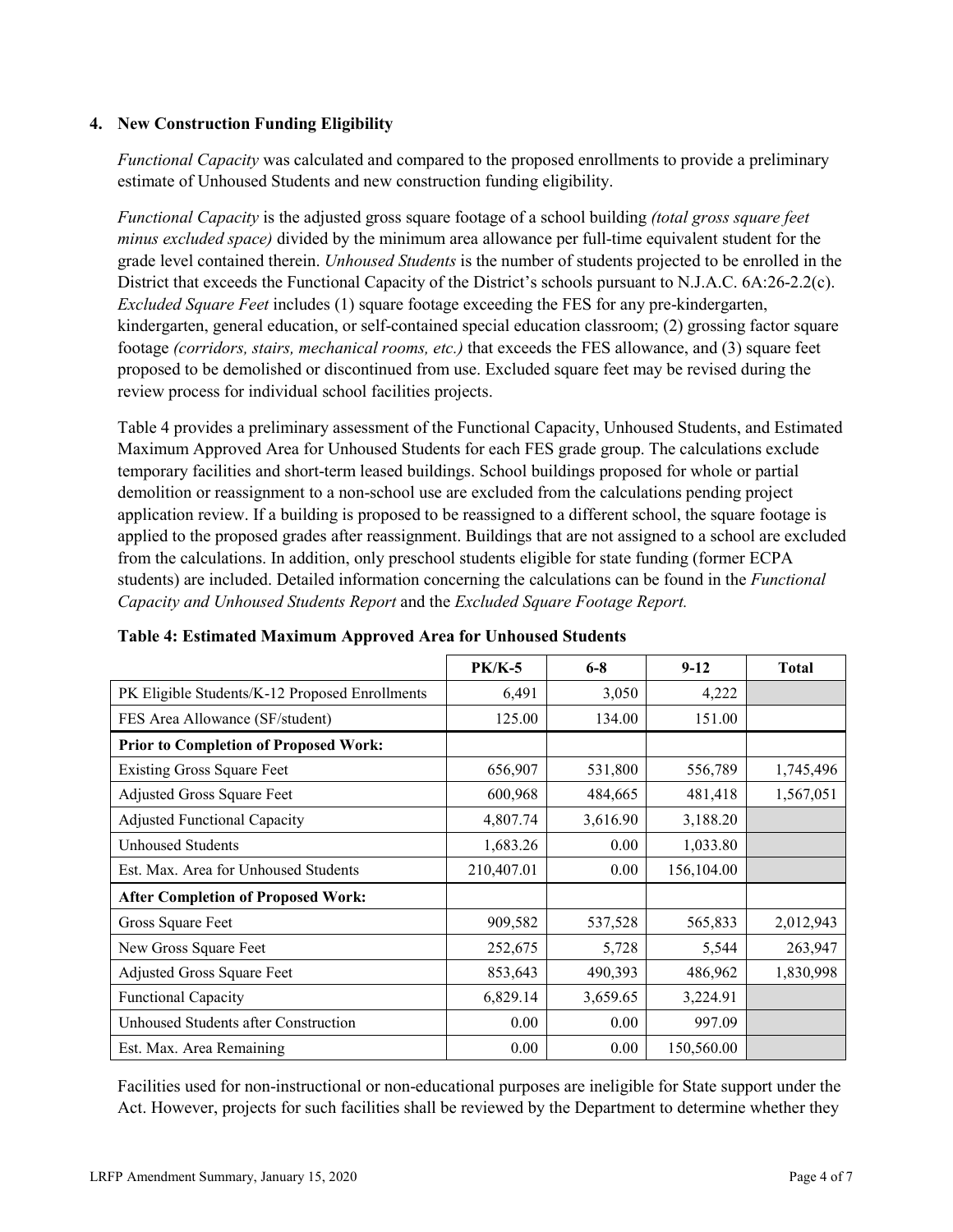are consistent with the District's LRFP and whether the facility, if it is to house students (full or part time) conforms to educational adequacy requirements. These projects shall conform to all applicable statutes and regulations.

Estimated costs represented in the LRFP by the District are for capital planning purposes only. The estimates are not intended to represent preliminary eligible costs or final eligible costs of approved school facilities projects.

Considerations:

- The District does not have approved projects pending completion, as noted in Section 1, that impact the Functional Capacity calculations.
- The Functional Capacity calculations *exclude* square feet proposed for demolition or discontinuation for the following FES grade groups and school buildings pending a feasibility study and project review: PK-5 (Avenel Street School).
- Based on the preliminary assessment, the District has Unhoused Students prior to the completion of proposed work for the following FES grade groups: PK-5, 9-12.
- New construction is proposed for the following FES grade groups: PK-5, 6-8, 9-12.
- **Proposed new construction exceeds the estimated maximum area allowance for Unhoused** Students prior to the completion of the proposed work for the following grade groups: PK-5, 6-8.
- The District, based on the preliminary LRFP assessment, will have Unhoused Students after completion of the proposed LRFP work. If the District is projected to have Unhoused Students, adequate justification has been provided to confirm educational adequacy in accordance with Section 6 of this determination.

**FINDINGS** Functional Capacity and Unhoused Students calculated in the LRFP are preliminary estimates. Preliminary Eligible Costs (PEC) and Final Eligible Costs (FEC) will be included in the review process for specific school facilities projects. A feasibility study undertaken by the District is required if building demolition or replacement is proposed per N.J.A.C. 6A:26-2.3(b)(10).

# **5. Proposed Work**

The District assessed program space, capacity, and physical plant deficiencies to determine corrective actions. Capital maintenance, or *"system actions,"* address physical plant deficiencies due to operational, building code, and /or life cycle issues. Inventory changes, or *"inventory actions,*" add, alter, or eliminate sites, site amenities, buildings, and/or rooms.

The Act (N.J.S.A. 18A:7G-7b) provides that all school facilities shall be deemed suitable for rehabilitation unless a pre-construction evaluation undertaken by the District demonstrates to the satisfaction of the Commissioner that the structure might pose a risk to the safety of the occupants even after rehabilitation or that rehabilitation is not cost-effective. Pursuant to N.J.A.C. 6A:26-2.3(b)(10), the Commissioner may identify school facilities for which new construction is proposed in lieu of rehabilitation for which it appears from the information presented that new construction is justified, provided, however, that for such school facilities so identified, the District must submit a feasibility study as part of the application for the specific school facilities project. The cost of each proposed building replacement is compared to the cost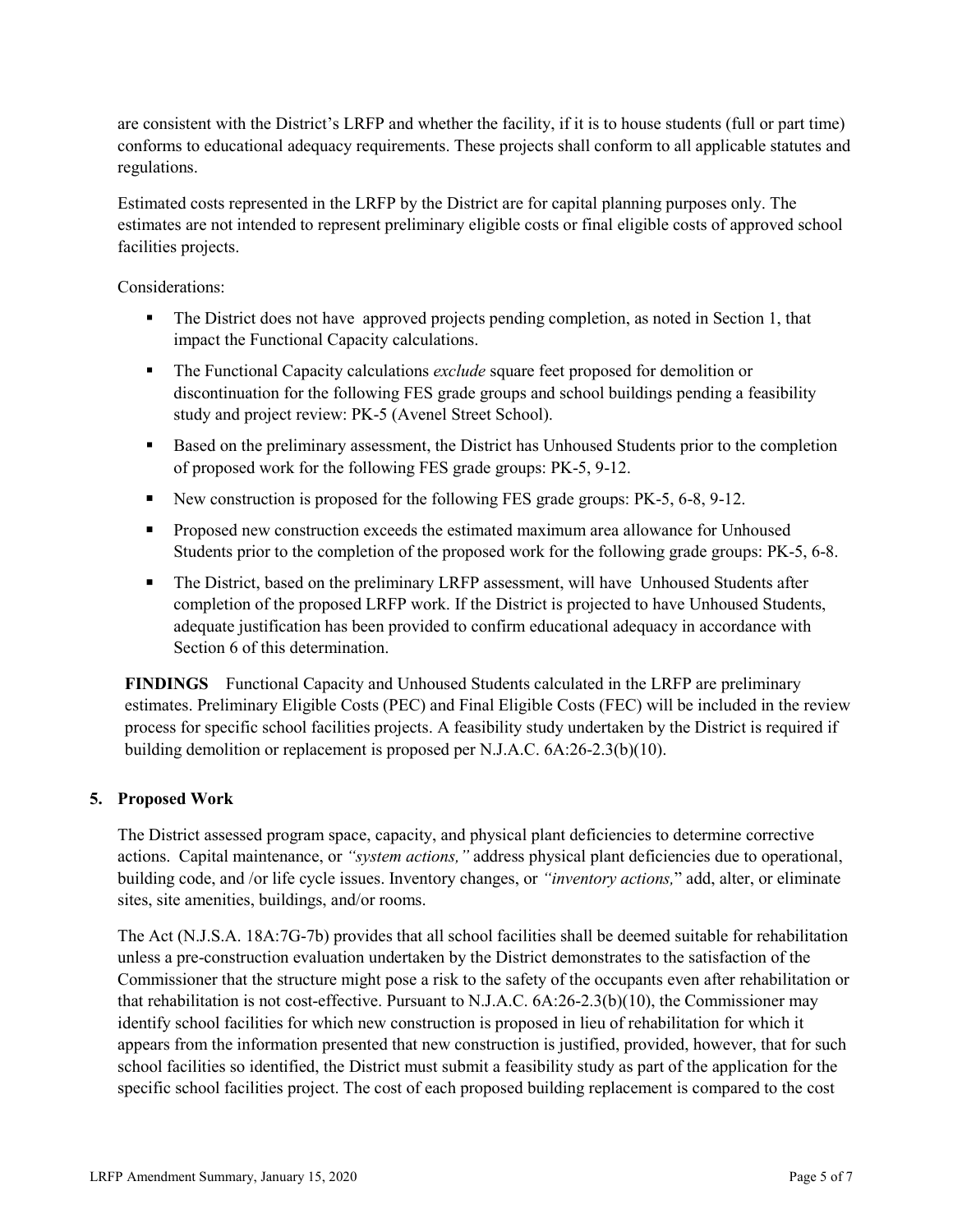of additions or rehabilitation required to eliminate health and safety deficiencies and to achieve the District's programmatic model.

Table 5 lists the scope of work proposed for each school based on the building(s) serving their student population. Proposed inventory changes are described in the LRFP website reports titled *"School Asset Inventory Report and "Proposed Room Inventory Report."* Information concerning proposed systems work, or capital maintenance can be found in the "LRFP Systems Actions Summary Report".

With the completion of the proposed work, the following schools are proposed to be eliminated: n/a; the following schools are proposed to be added: n/a (Replacement school proposed for Avenel on new site; existing building to be taken offline).

| <b>Proposed Scope of Work</b>                                                                  | <b>Applicable Schools</b>                                                                                                                                                                                                                                                                                                                                                                                                 |
|------------------------------------------------------------------------------------------------|---------------------------------------------------------------------------------------------------------------------------------------------------------------------------------------------------------------------------------------------------------------------------------------------------------------------------------------------------------------------------------------------------------------------------|
| Renovation only (no new construction)                                                          |                                                                                                                                                                                                                                                                                                                                                                                                                           |
| System actions only (no inventory actions)                                                     | Fords Middle (070); Iselin Middle (080);<br>Woodbridge High (050); Woodbridge Middle<br>(090)                                                                                                                                                                                                                                                                                                                             |
| Existing inventory actions only (no systems actions)                                           | n/a                                                                                                                                                                                                                                                                                                                                                                                                                       |
| Systems and inventory changes                                                                  | n/a                                                                                                                                                                                                                                                                                                                                                                                                                       |
| <b>New construction</b>                                                                        |                                                                                                                                                                                                                                                                                                                                                                                                                           |
| Building addition only (no systems or existing inventory actions)                              | n/a                                                                                                                                                                                                                                                                                                                                                                                                                       |
| Renovation and building addition (system, existing inventory,<br>and new construction actions) | Mawbey Street (220); Port Reading (275);<br>Ford Avenue (140); Indiana Avenue (160);<br>Menlo Park (230); Claremont Avenue (120);<br>Oak Ridge Heights (240); Lynn Crest (210);<br>Woodbine Avenue (320); Kennedy Park (180);<br>Lafayette Estates (200); Robert Mascenik<br>(110); Pennsylvania Avenue (260); Matthew<br>Jago (150); Avenel Middle (060); Colonia<br>High (020); Colonia Middle (060); JFK High<br>(040) |
| New building on existing site                                                                  | n/a                                                                                                                                                                                                                                                                                                                                                                                                                       |
| New building on new or expanded site                                                           | Avenel Street Replacement (100)                                                                                                                                                                                                                                                                                                                                                                                           |
| Site and building disposal (in addition to above scopes)                                       |                                                                                                                                                                                                                                                                                                                                                                                                                           |
| Partial building demolition                                                                    | n/a                                                                                                                                                                                                                                                                                                                                                                                                                       |
| Whole building demolition                                                                      | n/a                                                                                                                                                                                                                                                                                                                                                                                                                       |
| Site and building disposal or discontinuation of use                                           | Avenel Street (100)                                                                                                                                                                                                                                                                                                                                                                                                       |

**Table 5. School Building Scope of Work**

**FINDINGS** The Department has determined that the proposed work is adequate for approval of the District's LRFP amendment. However, Department approval of proposed work in the LRFP does not imply the District may proceed with a school facilities project. The District must submit individual project applications with cost estimates for Department project approval. Both school facilities project approval and other capital project review require consistency with the District's approved LRFP.